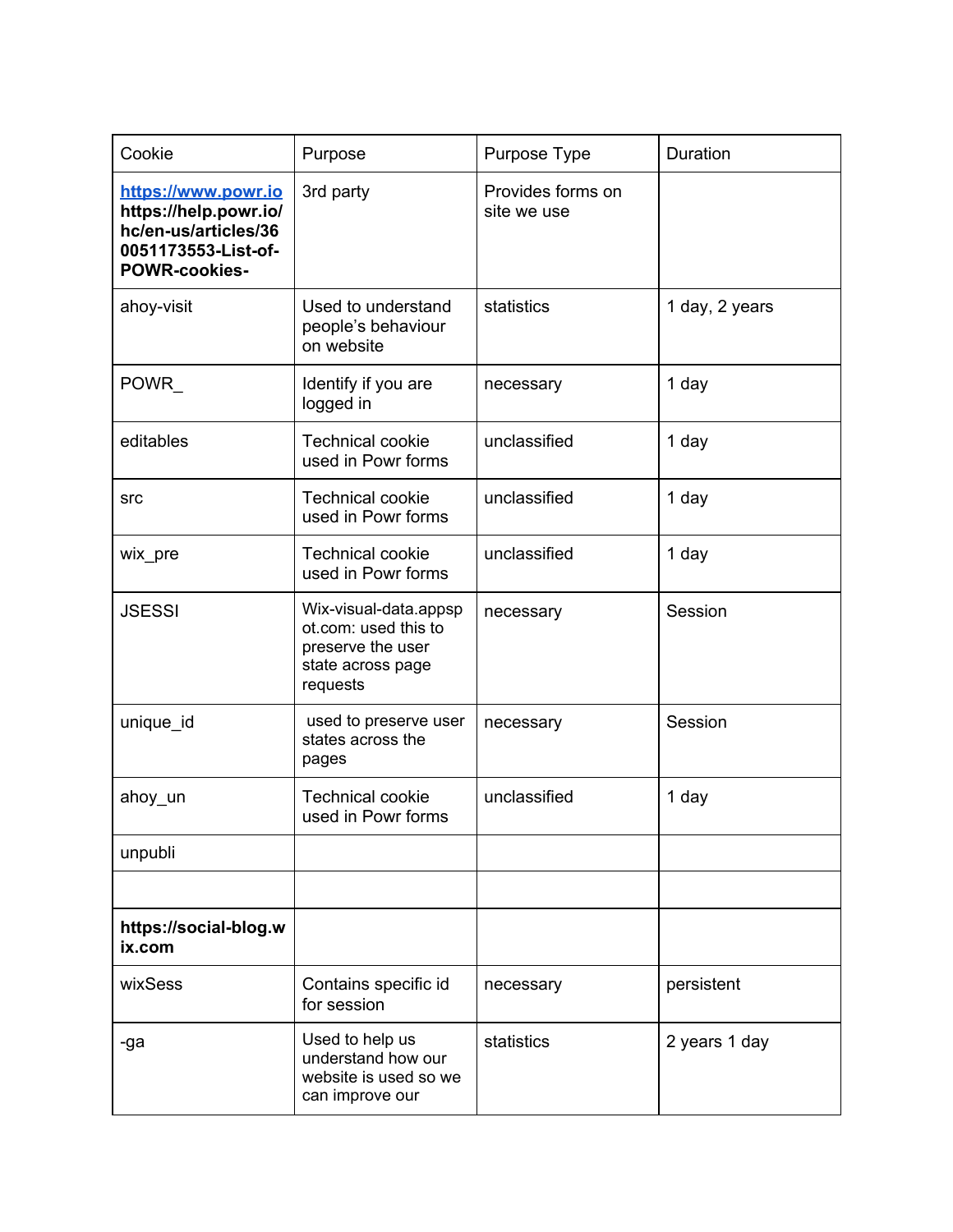|                                   | website                                                                             |                   |            |
|-----------------------------------|-------------------------------------------------------------------------------------|-------------------|------------|
| utmz                              | Google analytics<br>Where a user came<br>from                                       | statistics        | 6 months   |
| wixClient                         | Needed to run Wix<br>website                                                        | necessary         | persistent |
| utma                              | Google analytics:<br>tracks # visits to<br>website                                  | statistics        | persistent |
| _utmc                             | Google analytics:<br>How long a user<br>takes on the site                           | statistics        | 30 minutes |
| -wixAB3                           | Needed to run Wix<br>website                                                        | necessary         | persistent |
| <b>XSRF-T</b>                     | Security reasons                                                                    | necessary         | session    |
| -wix_br                           | Needed to run Wix<br>website                                                        | necessary         | persistent |
| consent                           | Stores cookie<br>consent state for<br>current domaine                               | necessary         | 12 months  |
| wixUIDX                           | Needed to run Wix<br>website                                                        | necessary         | persistent |
| userType                          | tracks user type at<br>log in                                                       | necessary         | persistent |
| https://www.free-rec<br>overy.org |                                                                                     |                   |            |
| <b>WixSess</b>                    | Contains a specific Id<br>for the<br>session.necessary to<br>run a session smoothly | Necessary         | persistent |
| utmz                              | Google analytics<br>Where a user came<br>from.                                      | <b>Statistics</b> | 6 months   |
| WixClient                         | Needed to run Wix<br>website                                                        | necessary         | persistent |
| utmc                              | Google analytics:<br>How long a user                                                | <b>Statistics</b> | 30 minutes |